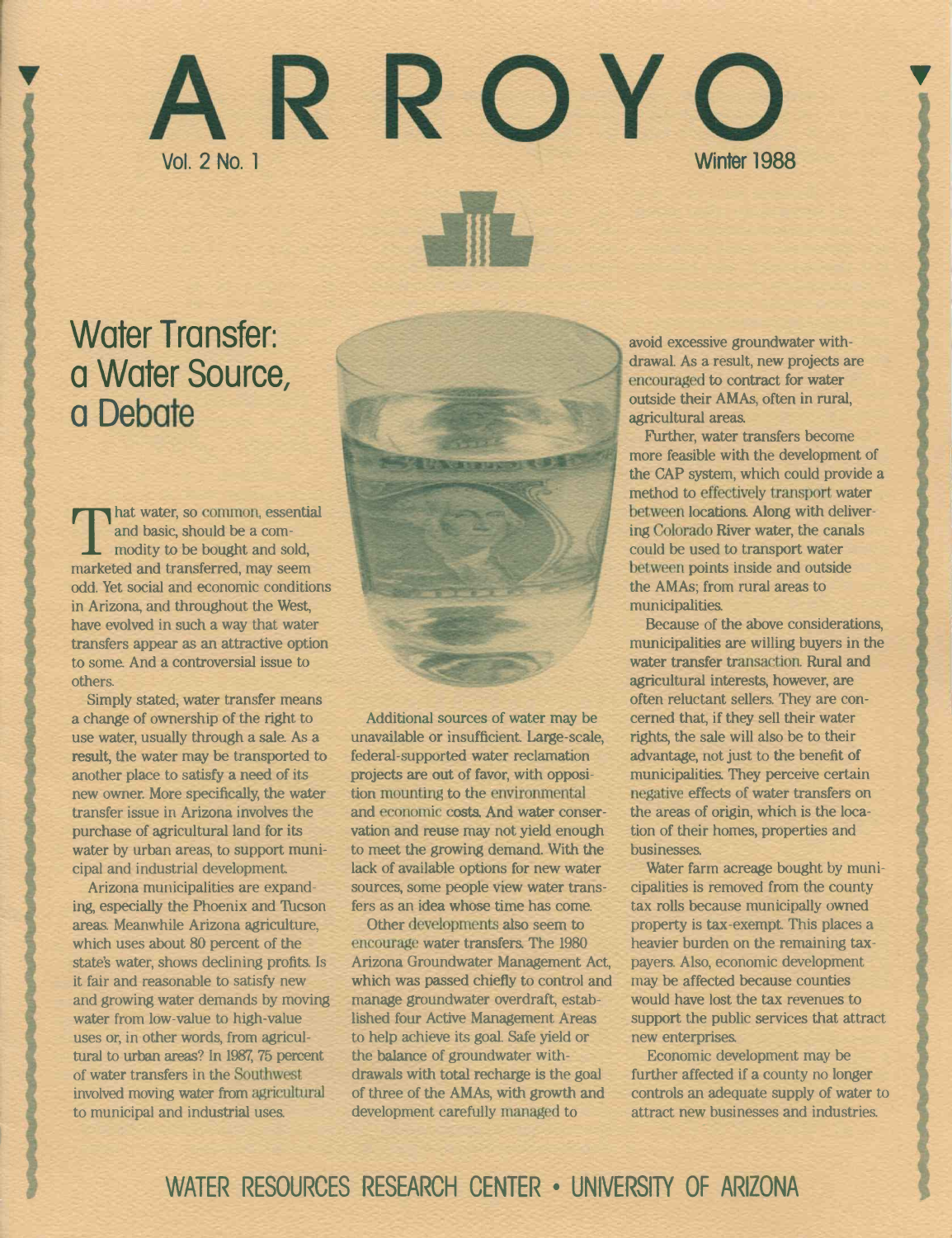Water, a county's most basic resource, may have been sold to a municipality that will make decisions about its uses without regard to local community interests.

Further, the loss of farm income due to retired farmlands may affect existing businesses in the community. Less agricultural monies earned and spent means less business for seed suppliers, tractor mechanics, accountants and even the local coffee shop. Also, a decline in agricultural employment could cause people to move out of the community.

Also environmental concerns exist. When land is no longer irrigated, revegetation begins with turnbleweeds often quickly taking over the land. Dust and tumbleweeds can become a nuisance to adjacent lands which may include cultivated farmland.

This edition of Arroyo discusses water transfers. A current and controversial issue, water transfers affect the growth and development of urban and rural lands, and the well-being of all who live there. $\blacktriangledown$ 



### Water Transfer: an Urban and Rural **Perspective**

Water transfer is an issue with an urban and a rural perspective. Invited Gomment includes statements from each point of view.

Water Transfers: a Rural Perspective, Gordon G. Henne President, Arizona Rural Water Association

 $\sum$  has been more precious than gold, the  $\Omega$  ince the West was settled, water and it seems that it still is. Over the years, the use of water has primarily centered around agriculture, and we have gone to great lengths to provide for that use. Recently, however, increased amounts of water have been required for expanding municipal and industrial uses. As a result, we have come to realize that all needs cannot be met with everyone having all the water they want.

The 1980 Groundwater Management Act protects water users in active management areas, but unprotected areas outside the AMAs will be affected by change. For example, agriculture is impacted when water outside an AMA is transferred to enable an area within an AMA to reach its safe-yield goal. The AMA water table remains at a level to allow farmers to pump and profitably farm, but no such protection is available outside the AMA. Eventually its lowering water table will render farming totally unprofitable. This is of particular interest if we consider agriculture presently uses approximately 85 percent of the water used in Arizona

By protecting AMA water, the Groundwater Management Act has made it necessary for large and growing cities to look outside their AMAs for supplementary water. This has led to "water farming or ranching" which may appear to be a solution to the cities' problems. A deeper investigation, however, reveals many serious and long lasting problems. For example, water farm properties are removed from a county's tax rolls. This reduces revenues and shifts tax burdens to the remaining private citizens. Bonding capacity is also reduced making it difficult to build capital improvements needed to provide public services.

Serious long-term questions also need to be considered. How will future farming or industrial development occur if water is unavailable? How will

development be affected if there is even a fear that sufficient water may not be available to sustain growth in the area? These questions are difficult to answer because we do not know what the future will bring. We do know, however, that 50 years ago Phoenix was not a thriving metropolis. Possibly other areas may have the same potential. We cannot use trial and error to answer the questions. Once water is transferred to the metropolitan areas and people become dependent on it, it will never be stopped.

Today's water transfer issue is only a tool to allow continued growth as we know it today.

Other methods exist to acquire water. More could be done with conservation. Water reuse and recharging water into the aquifer in abundant years would help. Increasing reservoir storage to retain flood waters and weather modification are valid efforts and should be investigated. We need to see water transfers and its implications as an Arizona problem---not a rural or urban problem.

Many decisions face Arizona citizens at this time. The main one is "What lifestyle do we want in our state?" Arizona's growth has been rapid and impressive, but are we squandering the richness of our environment, including our most precious resource, water, to support reckless development? The Wall Street Journal gave national attention to this Arizona issue in a feature on November 2.

We face a dilemma. Unequaled growth provides today's profits, but creates future debts. Today's water transfer issue is only a tool to allow continued growth as we know it today. However, no matter what laws are enacted within the next two or three years, in thirty years, under our present growth pattern that supports the expansion of two major metropolitan areas, rural water will have to be transferred. Wouldn't Arizona and its quality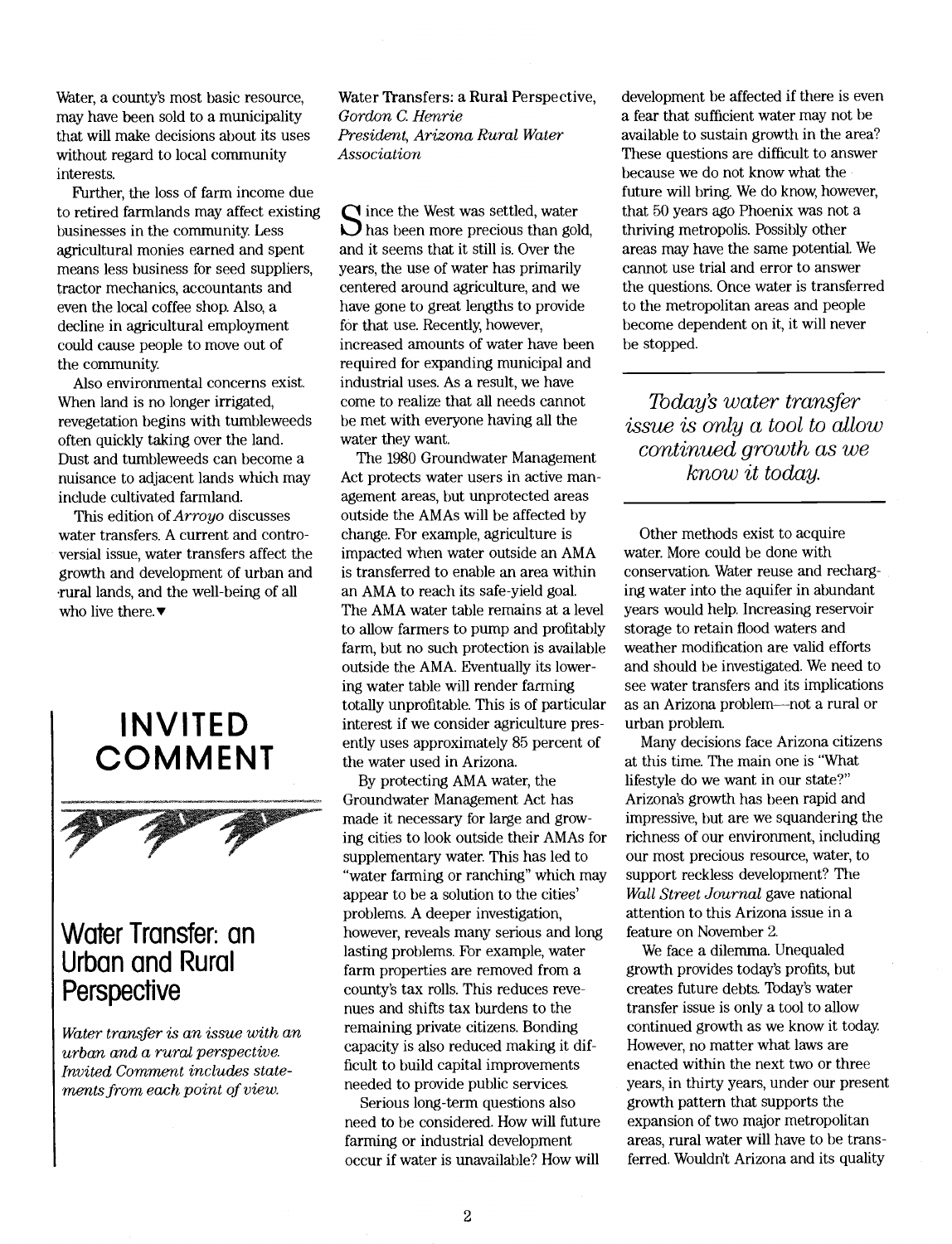of life be better served if today's growth momentum were channeled through a cooperative state effort to plan and promote the development of six or eight population centers in Arizona? This would mitigate the waste, expense and ecological destruction that goes with supporting just two. $\blacktriangledown$ 

#### Water Transfers: An Urban Perspective Roger S. Manning Executive Director Arizona Municipal Water Users Association

 $\bigcup$  embroiled in a dispute over the again Arizona water users are transfer or transportation of water from transportation of an area of origin to an area of use. Indeed, from an historical perspective nearly every groundwater conflict has revolved around this isssue. Of particular significance for the current conflict was the 1977 FICO decision of the Arizona Supreme Court.

The FICO decision created an atmosphere of crisis among many groundwater users in the state. Since certain transfers or transportations could be enjoined as a result of this decision, the potential consequences of the decision were considerable, especially for the mining industry in Pima County and the cities of Thcson and Prescott. In response, the Legislature enacted the 1977 Transportation Amendments to the 1948 Critical Groundwater Code which allowed certain transportations to continue pending enactment of a comprehensive groundwater management code.

The 1977 Amendments also established the Groundwater Management Study Commission to develop a comprehensive groundwater management code. After over two years of study and with the added incentive that continued federal funding of the CAI especially to Pinal and Pima Counties, was in jeopardy unless Arizona got its groundwater act together, the Commission's recommendations were adopted by the Legislature and signed into law by Governor Babbitt on June 12, 1980.

The 1980 Groundwater Management ACT (1980 GMA) dealt directly with

the subject of transportation of groundwater. The 1980 GMA implicitly recognizes that transportation of groundwater will be necessary to meet changing water demands, effectively carry out future groundwater management plans and provide for future economic growth and development. Significantly, and some think most importantly, it establishes the principle that any rules for the transportation of water must be based on hydrological boundaries, not political.

The 1980 GMA implicitly recognizes that qroundwater will be necessary to meet changing water demands...

The driver behind the transfer and transportation of water is the 1980 Groundwater Management Act (1980 GMA). While the 1980 GMA does not specifically require importation, it clearly leaves the cities little choice but to import water to meet the requirements of safe yield and an assured water supply (AWS).

Safe Yield is a goal which seeks to achieve by the year 2025 a balance between the amount of groundwater withdrawn and the amount naturally and incidently recharged. Under safe yield, groundwater in excess of recharge may be withdrawn only during shortages. Thus, the achievement of safe yield requires that future growth be independent of groundwater withdrawn from the Safe Yield Active Management Areas (AMA). In the future, AMA groundwater will be for emergency, not routine use.

The AWS test also necessitates importing water. An AWS means a 100 year water supply for the needs of the proposed development. In addition, the water use must be consistent with achievement of the AMA management goal. Thus the groundwater of a safe yield AMA cannot be used to demonstrate an AWS. It is inconceivable how a proposed use dependent on groundwater mining can be consistent with the achievement of the management goal when the goal demands a cessation of groundwater mining.

Even though driven by the law, the purchase of land by several cities created a firestorm. As a result, the state hired a consultant to conduct a study of the hydrologic, economic and fiscal impacts of water exportation. While the study is incomplete, the preliminary results indicate that the growth potential of the rural counties will not be unalterably damaged as a consequence of water exports. Nevertheless, the prevailing perception is still one of rural pillage.

Consequently, political reality necessitates that the importing cities attempt to correct the perception of rural plunder by participation in the development and implementation of realistic and mutually agreeable mitigative measures or standards that recognize the legitimate economic and social needs of the exporting and importing areas of our state. We are all obliged to be good citizens and good neighbors. Only then will the search for mutually beneficial solutions bear fruit. $\blacktriangledown$ 

# LEGISLATIVE **NEWS**



### Legislators Work on Water Transfer Strategy

The water transfer issue is to poli- $\mathbf 1$  tics what subsidence is to the land—unsettling and divisive. As a result, water transfer could be a lively political topic during this legislative session. The issue sparks special interest for two reasons. First, it has to do with a perennially important Arizona topic: water and development. Also, the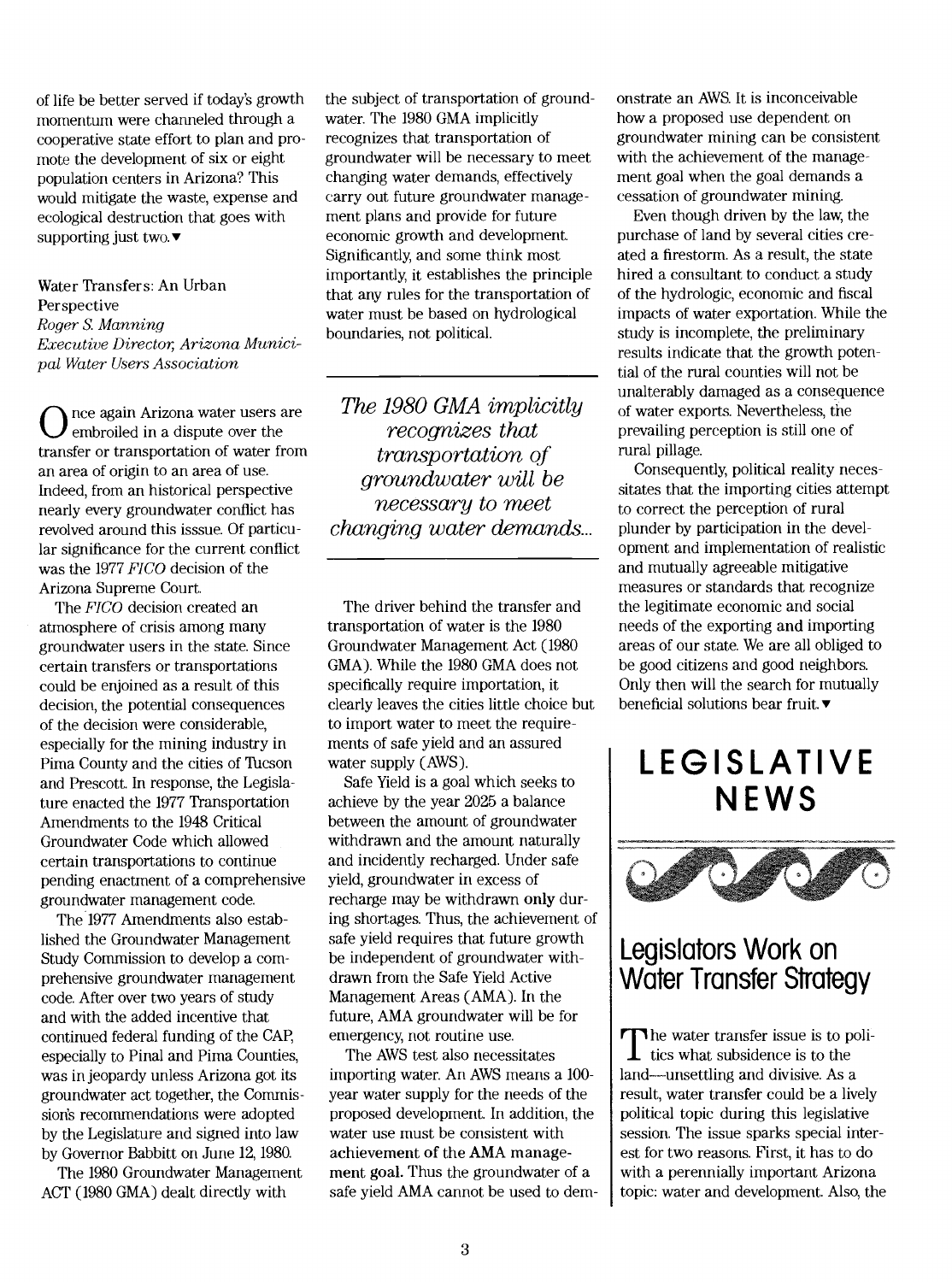issue attracts added political attention because of the urban/rural rivalry that is often seen as part of the water transfer movement. This rivalry raises an important political question: Will urban and rural interests conflict or cooperate to achieve efficient and equitable water transfer?

Perceptions vary about how rural and urban water transfer interests will get along in the Legislature. A senate staff member sees a political battle brewing and describes water transfers as a "David and Goliath" issue. However, Sen. Alan Stephens, member of the Joint Committee on Groundwater and Surface Water Exportation, is more optimistic. He feels the situation is changing. "The urban legislators are beginning to understand the issue of equity," he said. "And rural interests are beginning to come around." Sen. John Hays, a co-chairman of the joint committee, is unsure how events will develop. "It remains to be seen what opposition will come from the cities with water farms," he says. "They have a heavy voting block I won't even venture a guess what might happen."

What is fairly certain, however, is that whatever legislation is proposed will be addressing rural concerns. Under the current situation, cities that would benefit from water transfers do not need legislation to set up and operate water farms. Describing what this means in the legislative process, a house staff member said, "It is going to be a matter of whether the rural folks, who are the most impacted, can build enough of a coalition with some of the urban people to try to get some of their ideas through."

This would indicate that any introduced legislation would most likely focus on individual issues. To attempt to address a wide range of water transfer concerns in a single bill would be divisive, and the bill would not likely gain wide support. "I think we will be looking at pieces of legislation as opposed to one big omnibus bill," a house staff member said. "It is difficult to handle an omnibus bill when so many different issues are involved, with the issues often interpreted differently by rural and urban interests." If this is

to be the process, various organizations that are preparing suggested comprehensive legislative packages will be disappointed.

Several issues have been identified by the joint committee for possible legislative action. The chief issue is taxing and bonding. This is an important concern because rural areas are unable to tax water farms owned by municipalities. This reduces their tax base which, in turn, affects their bonding capacity. Hays identifies the taxing and bonding issue as the concern most likely to be resolved during the next session. Other concerns include the interstate transport of water; a limitation on the amount of water to be withdrawn and transported; third party mitigation; and the consideration of a regulatory structure to oversee the water transfer process.

The issue or issues most likely to receive legislative action, however, are those that dont pose a severe threat to urban water interests or don't threaten to limit the 1980 Groundwater Management Act, which motivates municipal water farming in rural areas. The strategy of the joint committee, which has a 70 percent rural majority, seems to be to avoid a confrontation with the urban-dominated Legislature. Stephens says, "As long as we don't do anything too radical, I think proposals (from the joint committee) will receive general support from most of the legislators."

The issue is defined and sides are drawn, but the situation is not driven by any sense of urgency. Possibly this shows that the potential rural-urban conflict associated with water transfers is not acutely critical, at least to some lawmakers. "There is really no crisis," Hays says. "Nobody is exporting water. Nobody is not paying the taxes. We are all looking down at possible scenarios in the future. Nothing has really happened to harm anybody yet." $\blacktriangledown$ 

# RESEARCH NEWS



### Research on Water Transfers

Each issue of Arroyo presents brief descriptions of water research projects relevant to Arizona. This issue features several projects devoted to water transfers.

### Legistating the Water Transfers Process in Arizona

Gary C. Woodard, Research Specialist, Division of Economics and Business Research, University of Arizona Bonnie C. Saliba, Assistant Professor, Department of Agricultural Economics, UA Gary W. Thacker, Extension Agent, College of Agriculture, UA and Elizabeth Checchio, graduate student, Department of Hydrology and Water Resources, UA.

This research project is being conducted in cooperation with the Southern Arizona Water Resources Association for the Joint Legislative Committee on Groundwater and Surface Water Exportation. It covers a broad area, including the background of the water transfer issue in Arizona, effects of water transfers on the area of origin and an identification of interest groups involved with the issue. A summary of the project follows.

Over the past few years, municipalities, developers and speculators have spent well over \$100 million to acquire tens of thousands of acres of land in rural Arizona, not for the value of the land or any structures upon it, but for the apurtenant water. This phenomenon, termed "water farming," has been occurring in other western states for decades. Until recently, however, water farming was relatively unknown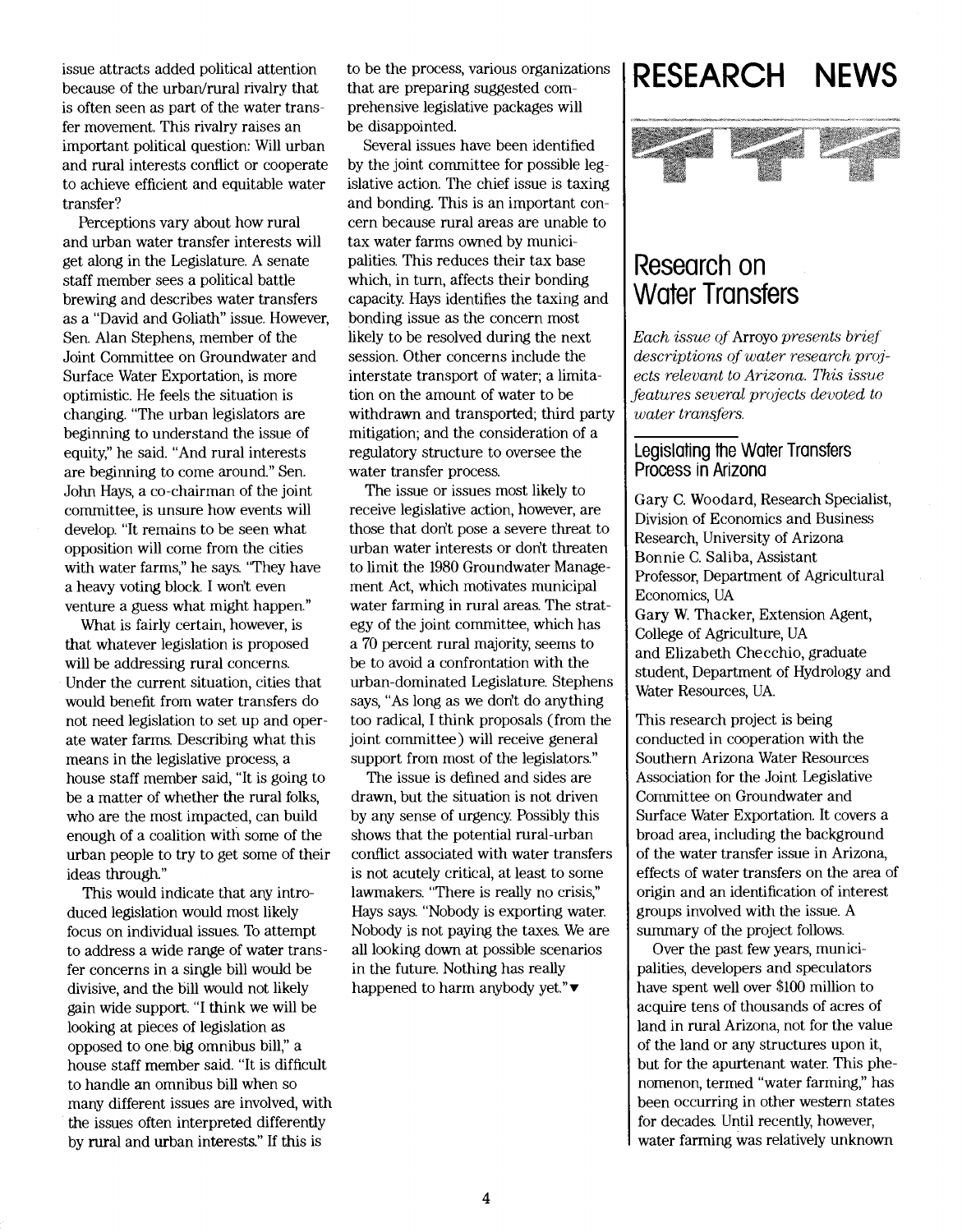in Arizona. The state's 1980 Groundwater Management Act created a supply of water rights that could be bought, sold and converted from one type of use to another; it also clarified the rights of owners to make inter-basin transfers of water. The demand for water farms arose out of the continued rapid growth of the state's metropolitan areas and the Assured Water Supply provisions promulgated by the Department of Water Resources. It was the CAP aqueduct system, which appears to provide a cheap, reliable means for moving vast quantities of water around within the state, that allowed the supply and demand to meet, touching off a modern-day land rush.

Water farm purchases produce several types of consequences in the areas of origin. Some of these occur when the purchase occurs; others when the water is actually transported out of the area. Fiscal impacts, including the loss of property tax base and bonding capacity, tighter spending limitations and impacts on revenue sharing, occur immediately upon the land being purchased by a municipality or other taxexempt entity. Environmental and direct economic impacts occur when farmland is retired. Environmental impacts include soil erosion, blowing dust and tumbleweeds. Direct economic impacts include the loss of farm sector jobs and income. Indirect economic impacts occur after that, as businesses that provide goods and services to farmers are affected. These businesses include seed, fertilizer and agricultural chemical suppliers; farm equipment dealers; gins; and crop dusters. Eventually, all businesses in the area, including retail shops and restaurants, are affected by the general economic decline. Future economic development in the area of origin is threatened both when the purchase is made and when the water actually leaves the area When the tax base shrinks, local services decline and when water and land are tied up in water farms, the area of origin becomes unattractive to businesses looking to locate new plants. The overall effect on the area of origin has been termed a loss of local self-determination, as the

future of an area goes beyond the control of its residents.

The Arizona Legislature is currrently grappling with the problem of protecting areas of interest from the negative impacts of water farming without denying metropolitan areas necessary water resources. The researchers have assembled a data base of all water farming activities in the state, examined actual and potential impacts on areas of origin, and performed a comparative analysis of how other western states regulate inter-basin transfers. Currently, the effort is focused on compiling all legislative and regulatory alternatives, soliciting views and opinions from all interested parties and evaluating the options.

See the Resources and Information section of the newsletter for information on ordering this research report.

#### Southwestern Water Markets as Indicators of Water Values

Bonnie C. Saliba, Assistant Professor, Department of Agricultural Economics, University of Arizona William E. Martin, Professor, Department of Agricultural Economics, UA David B. Bush, Research Specialist, Department of Agricultural Economics, UA.

Water demands in the arid and semiarid Southwest are expanding as urban populations continue to increase at rapid rates. While new water supplies are becoming increasingly difficult and expensive to develop, large quantities of scarce water resources remain in relatively low-valued economic uses. Public policy makers, municipal water resource managers and private industries alike are expressing growing interest in developing opportunities for mutually beneficial market transfers of water from existing to new uses.

Continuing research on water transfers in the southwestern United States evaluates the structure and performance of water markets, the price formation process, and trends in market behavior over time. Results of the first years of this research are discussed in

Water Markets in Theory and Practice by Bonnie C Saliba and David B. Bush. (See Publications section of newsletter.)

#### Transactions Costs in Regulating Transfers of Water

Bonnie C. Saliba, Assistant Professor Department of Agricultural Economics, University of Arizona David B. Bush, Research Specialist, Department of Agricultural Economics, UA.

Wherever state laws and institutions permit water transfers to occur, a network of rules, regulations, and policies exist to prevent these transfers from causing uncompensated injury to other water rights holders. This study evaluates the costs of complying with state legal and administrative procedures for identifying, measuring, controlling, mitigating, or preventing the injurious effects of water transfers on third parties.

Various stages in the transfer application and approval process are analyzed, including who is involved, what is done, how much time it takes, and expenditures involved. Wherever possible, detailed data on transaction costs for specific case studies of water rights transfers are collected and analyzed. The relative efficiency of western state administrative and judicial systems for regulating water transfers is evaluated, and recommendations are developed for modifying these systems to minimize transactions costs. $\blacktriangledown$ 



Ancient symbol for a wave and running water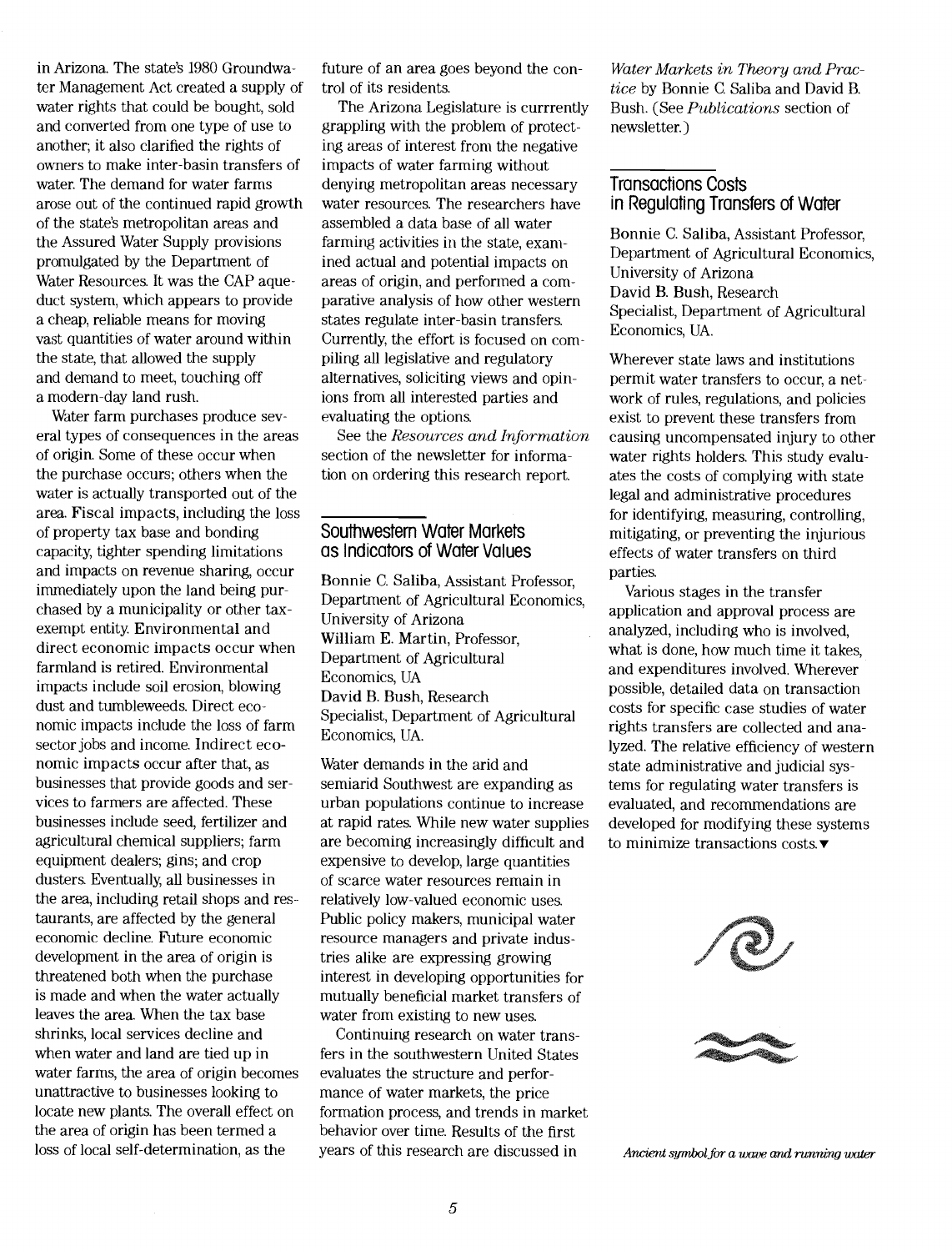# RESOURCES AND **INFORMATION**



### Water Transfer Information Available

Arroyo features in each edition resources or sources of information of value to people interested in water issues. Since this edition of the newsletter is concerned with water transfers, resources are described that provide information related to the featured topic.

No longer an emerging issue, water transfer is an immediate concern, stimulating discussion and controversy throughout Arizona and the West. As a result, many people seek water transfer information to help understand recent developments and to support positions, policies and actions. Following are some sources of information on this vital concern.

Water Farming: The Promise and Problems of Water Transfers in Arizona is a publication from the Water Resources Research Center at the University of Arizona Written by Elizabeth Checchio, the paper presents a general review of the issues and concerns relating to water transfers. Interpreted in the political and economic context of the state, water transfer is seen as a complex development that needs careful analysis. Information is also presented on water transfer transactions already negotiated. Of use to professionals, the publication is also intended for a general, nonspecialized audience, with the material presented in a question-and-answer format. With the issue of water transfers gaining prominence, the publication is useful to acquaint people with this important current event. (See Publications section of newsletter for information on receiving this report)

Legislating the Water Transfers Process in Arizona Gary C. Woodard, Bonnie C. Saliba, Gary W. Thacker and Elizabeth Checchio. This report was produced in cooperation with the Southern Arizona Water Resources Association for the Joint Legislative Committee on Groundwater and Surface Water Exportation. The researchers have assembled a database of all water farming activities in the state, examined actual and potential impacts on areas of origin, and performed a comparative analysis of how other western states regulate interbasin transfers. (See Research section of newsletter for additional information on this project.)

To be notified about the completion and availability of this report, send a note or business card to: Division of Economic and Business Research, 500 Business and Public Administration Building, University of Arizona, Thcson, AZ 85721, Attn: Gary C. Woodard.

The Arizona Department of Water Resources commissioned Franzoy Corey, an architectual and engineering firm, to prepare a report to study the hydrological and socioeconomic impacts of water transfers. The report was to be submitted to the Joint Legislative Committee on Groundwater and Surface Water Exportation. Two of the study's projected three phases were completed. Phase I described hydrologic and socioeconomic conditions and identified areas within the state for further evalution; Phase II identified and quantified hydrologic and economic effects associated with water transfers. (Due to criticisms of Phases I and II, Franzoy Corey did not conduct a Phase III study)

DWR has prepared a Phase III report that identifies options available to the Legislature when discussing water transfers. Also, Franzoy Corey has revised its Phase II report to address concerns and criticisms. Franzoy Corey's revised Phases I and II and DWR's Phase III report are available by contacting Dennis Sunday, Arizona Department of Water Resources, 99 E. Virginia, Phoenix, AZ 85004; (602) 255-1737.

Water Market Update is a monthly newsletter that focuses on the promise and problems of emerging water markets in the western United States, offering timely and practical information on the forces and events shaping this rapidly changing field. Subscription rate is \$180 per year; \$135 per year for nonprofit organizations and government agencies. For additional information contact: Water Market  $Update$ , Western Network, 1215 Paseo de Paralta, Santa Fe, NM 85701; (505) 982-9805.

Other publications that discuss water transfers are listed in the Publications section of this newsletter.

Water transfers are a central concern to the associations that represent rural and municipal water interests. Two Arizona associations, one representing rural interests and the other municipal, are a source of information about water transfers and are described below.

The Arizona Rural Water Association, an educational and lobbying group, is organized to enhance the rights, planning and management of rural water resources in the state to assure present and future rural development. Made up of representatives from rural counties, cities, towns, organizations and businesses, ARWA is involved in activities that include summarizing studies, legislation and agency actions affecting rural water interests. ARWA represents those interests before agencies, commissions and the Legislature and has presented formal comments to the Joint Legislative Committee on Water Transfers and Surface Water Exploitation. ARWA also conducts programs and forums to discuss and promote action on current issues, as well as developing issue papers and proposing legislation on water matters of concern to rural residents. The association is currently working on an issue paper that proposes legislation to address water transfer issues. Speakers are available through the association to talk on various topics, including water transfers. A monthly newsletter is also available, Rural Resources Report. For additional information on ARWA con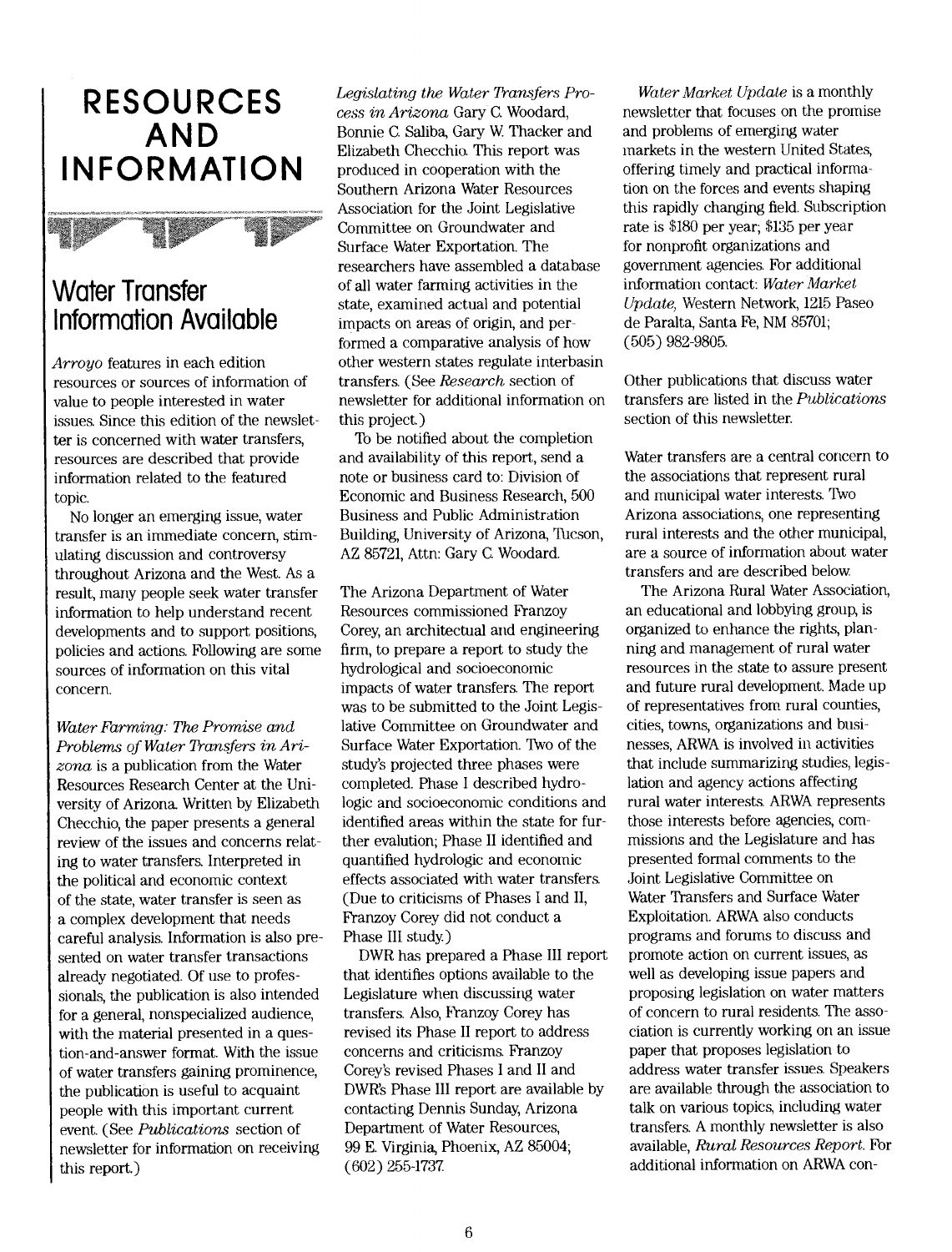tact: Doug C Nelson, Executive Vice President, Arizona Rural Water Association, 1001 N. Central, Suite 601, Phoenix, AZ 85004; (602) 258-8401.

Arizona Municipal Water Users Association is a nonprofit organization established by the cities of Phoenix, Mesa, Glendale, Tempe, Scottsdale, Chandler, Goodyear and Peoria for the development of urban water policy. Funded by the member cities, AMWUA represents and assists them in areas of water resource management that require a coordinated effort by the cities. Some of these areas include participating in financial arrangements needed to complete the Central Arizona Project, exploring possibilities for artificial groundwater recharge and other water supply augmentation alternatives including water transfers, water legislation; water conservation and coordinated water resource management planning. AMWUA lobbies for urban interests and is active working through the legislature to negotiate an acceptable solution to water transfer problems. Speakers are available to address water transfer issues as they affect urban areas. For additional information about AMWUA contact: Roger S. Manning, Executive Director, Arizona Municipal Water Users Association, 505 N. 2nd St., UAiglon Courts, Suite 385, Phoenix, AZ 85004; (602)  $256 - 0999$ .

# PUBLICATIONS



### WRCC Publications

The WRRC at the University of Arizona recently issued two publications:

Central Arizona Project **Water Quality:** An Examination of Management Options by K. James DeCook and Marvin Waterstone

This publication evaluates the relative advantages and disadvantages, strengths and weaknesses, and costs and benefits of various CAP waterquality management methods available to water managers. It is of special use to water managers as they develop a water-quality management approach to prepare CAP water for various uses municipal, agricultural and industrial. \$7.50.

### Water Farming: The Promise and Problems of Water Transfers in Arizona by Elizabeth Checchio

The author presents a general review of the issues and concerns relating to water transfer. Of use to professionals, the publication is also intended for a general, non-specialized audience, with the material presented in a questionand-answer format. \$2.00.

Copies of WRRC publications are available from: Librarian, Water Resources Research Center, Geology 318, University of Arizona, Tucson, AZ 85721; (602) 621-164&

### Arid Lands: Today and Tomorrow

edited by Emily E. Whitehead, Charles F. Hutchinson, Barbara N Timmermann and Robert G. Varady

Containing papers by more than 125 experts, this book provides the most comprehensive overview of arid lands research today. The papers represent research underway in 40 countries and cover a broad range of topics on critical arid lands issues, including desert ecology, small-scale water management and water policy. Westview Press, 5500 Central Avenue, Boulder CO 80301. \$85.

Water Markets in Theory and Practice by Bonnie Colby Saliba and David B Bush

The authors analyze the complexities and issues surrounding emerging water markets in the southwestern United States. As existing water rights become fully appropriated, and market transfers become more commonplace, water

users and legislators are faced with the challenge of developing equitable processes for the allocation of water and the consideration of new public policy for water transfers. Westview Press, 5500 Central Ave., Boulder, CO 80301. \$32.50.

### Water Marketing in the Southwest-Can Market Prices Be Used fo Evaluate Water Supply Augmentation Projects?

by Bonnie Colby Saliba, David B. Bush and William E. Martin

Price behavior over time in selected western water markets is observed and assessed as a useful measure of the economic value of water. Market characteristics that may distort prices include imperfect competition, thirdparty effects, institutional and hydrologic uncertainty, and equity considerations. Nonmarket valuation techniques are useful in supplementing market price information.

Copies of USDA Forest Service General Technical Report RM-144 are available by writing to Rocky Mountain Forest and Range Experiment Station, Fort Collins, CO 80526.

## **CONFERENCES** AND SEMINARS



### Xeriscape Conference

February 19, 1988 Tucson

Sponsored by the Southern Arizona Water Resources Association, this conference will feature workshops on state and county landscape regulations; the design and use of an efficient irrigation system; and getting started with xeriscape. For additional information contact the SAWRA office in Thcson, (602) 881-3939.